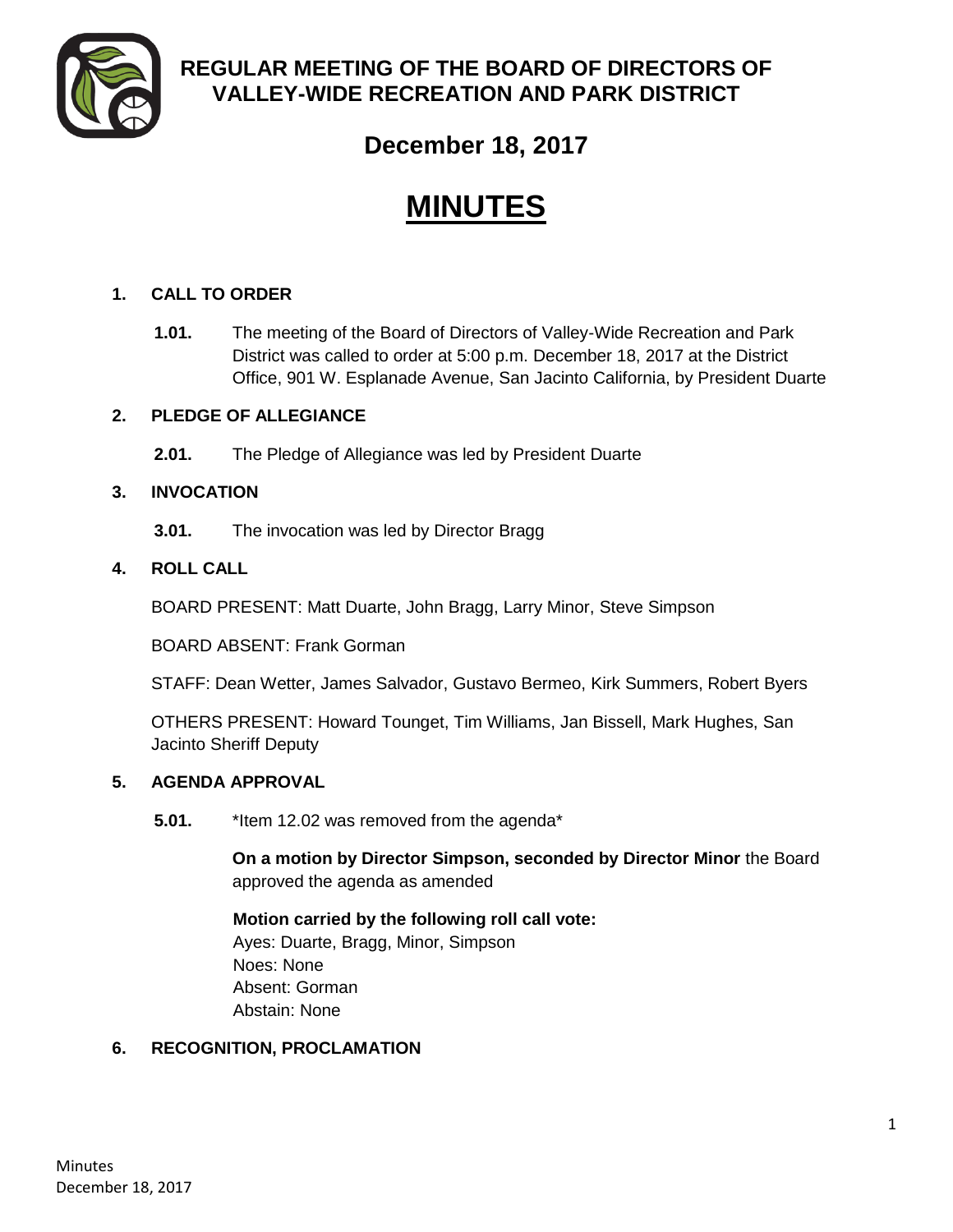Dean Wetter, General Manager, recognized Mark P. Hughes with the Riverside County Transportation and Land Management Agency for his partnership and positive involvement with Valley-Wide projects

# **7. PUBLIC COMMENTS – NON AGENDA ITEMS**

**7.01.** No public comments

# **8. BOARD COMMENTS**

**8.01.** Director Bragg expressed his admiration of how well the December Holiday events and activities went, and supports decisions that continue to bring these types of experiences to the community

> Director Duarte briefly voiced his admiration of how well the Breakfast with Santa went and said there was a great turnout

# **9. VALLEY-WIDE CLEARING ACCOUNTS CHECK LIST FOR OCTOBER 2017: 92019 – 92425 & NOVEMBER 2017: 92430 – 92984; 2506**

**9.01. On a motion by Director Minor, seconded by Director Simpson** the Board approved the clearing accounts checklist for October 2017 and November 2017

> **Motion carried by the following roll call vote:** Ayes: Bragg, Minor, Simpson Noes: None Absent: Gorman Abstain: Duarte

#### **10. FINANCIAL STATEMENTS FOR NOVEMBER 2017 – Received and Filed**

#### **11. PRESENTATION**

**11.01.** Robert Byers, Recreation Supervisor, provided an introduction about himself to the Board and gave a brief update on operations of the Winchester Community Center and Diamond Valley Community Park in 2017 and ideas for 2018

#### **12. CONSENT CALENDAR**

**12.01.** Approval of Minutes for the Regular Meeting of October 16, 2017

**On a motion by Director Simpson, seconded by Director Bragg** the Board approved the Minutes for the Regular Meeting of October 16, 2017

#### **Motion carried by the following roll call vote:**

Ayes: Duarte, Bragg, Simpson Noes: None Absent: Gorman Abstain: Minor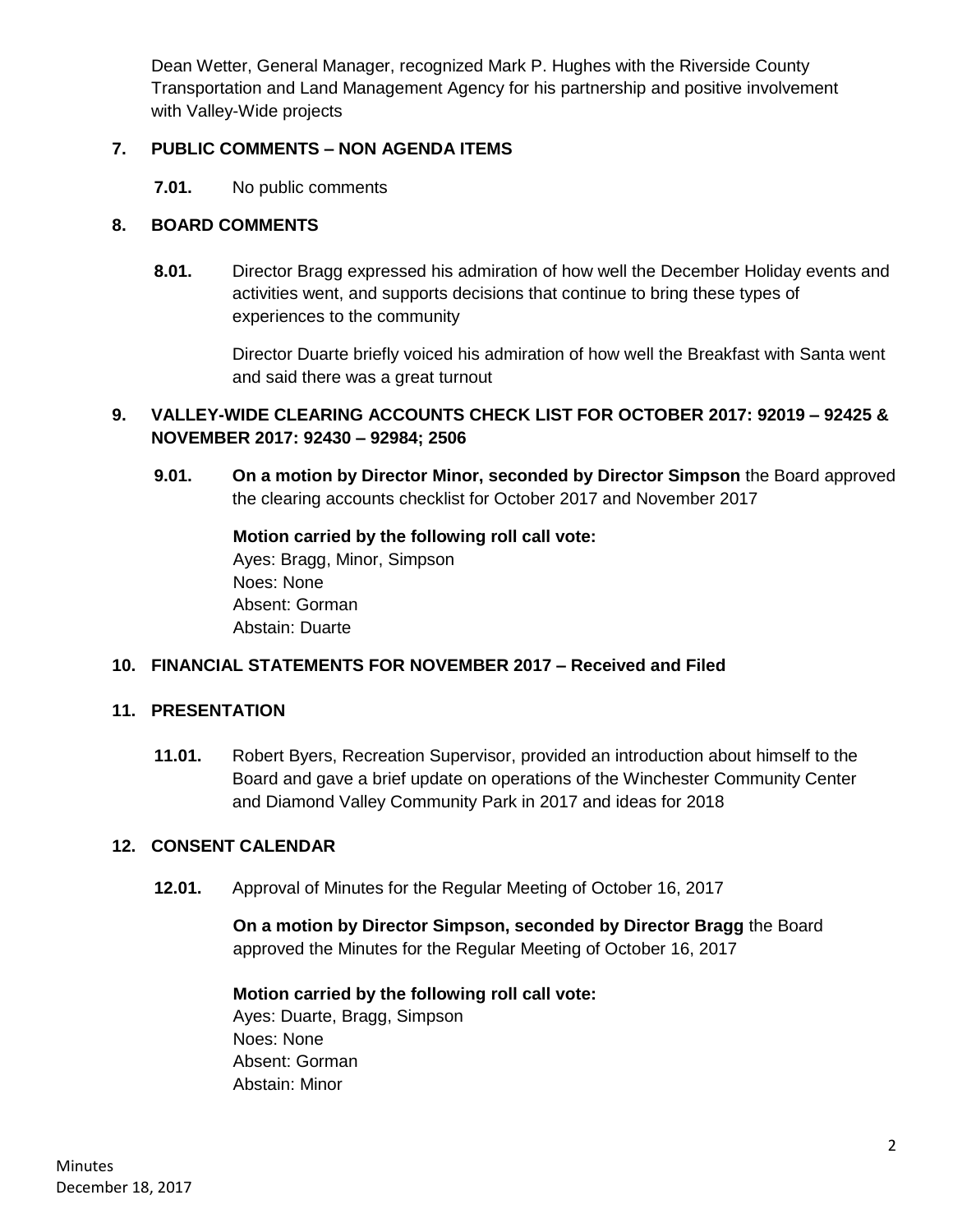**12.02.** Approval of Minutes for the Regular Meeting of November 20, 2017

\*This item was removed from the agenda\*

**12.03.** Waiver of reading in full of any and all Ordinances listed on this Agenda and provide that they be read by title only

> **On a motion by Director Simpson, seconded by Director Bragg** the Board approved the waiver of reading in full of any and all Ordinances listed on the Agenda and provide that they be read by title only

#### **Motion carried by the following roll call vote:**

Ayes: Duarte, Bragg, Minor, Simpson Noes: None Absent: Gorman Abstain: None

#### **13. CONSENT ITEMS HELD OVER**

 $\triangleright$  None

# **14. PUBLIC HEARING**

 $\triangleright$  No Public Hearing

#### **15. ACTION ITEMS**

#### **15.01. Annual Organizational Meeting**

President Duarte conducted the election for officers of the Valley-Wide Recreation and Park District Board of Directors

#### **President**

#### **Call for nominations**

Director Duarte called for nominations for the office of Board President

**On a motion by Director Simpson, seconded by Director Minor** the Board nominated Matt Duarte as Board President

#### **Close nominations**

No other nominations were made

**Vote**

**On a motion by Director Simpson, seconded by Director Minor** the Board voted in favor to elect Matt Duarte as the Board President

#### **Motion carried by the following roll call vote:**

Ayes: Bragg, Minor, Simpson Noes: None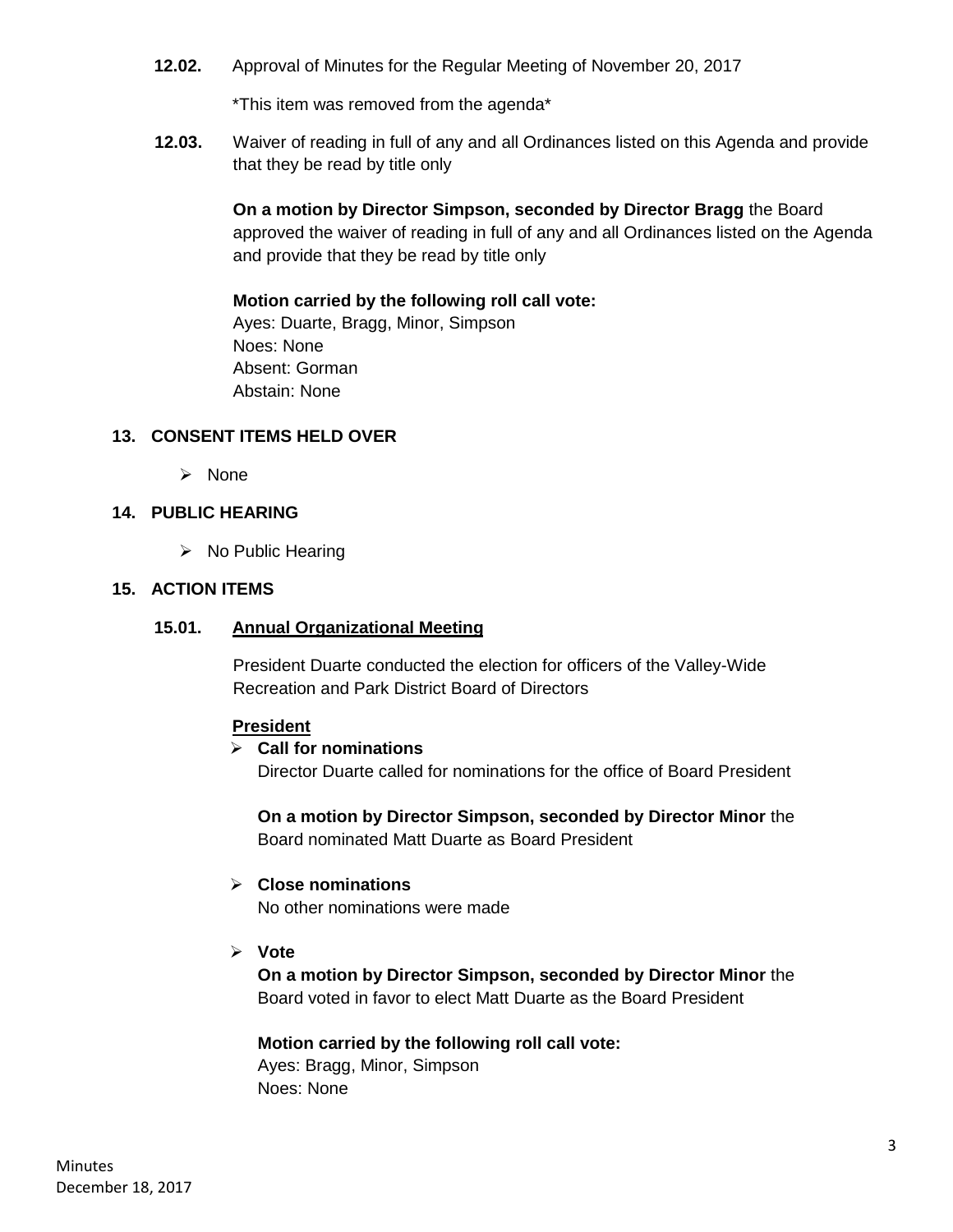Absent: Gorman Abstain: Duarte

# **Vice President**

#### **Call for nominations**

Director Duarte called for nominations for the office of Board Vice President

**On a motion by Director Minor, seconded by Director Simpson** the Board nominated John Bragg as Board Vice President

#### **Close nominations**

No other nominations were made

**Vote**

**On a motion by Director Minor, seconded by Director Simpson** the Board voted in favor to elect John Bragg as Board Vice President

#### **Motion carried by the following roll call vote:**

Ayes: Duarte, Bragg, Minor, Simpson Noes: None Absent: Gorman Abstain: None

# **Secretary**

#### **Call for nominations**

Mr. Duarte called for nominations for the office of Board Secretary

**On a motion by Director Minor, seconded by Director Bragg** the Board nominated Steve Simpson as Board Secretary

# **Close Nominations**

No other nominations were made

#### **Vote**

**On a motion by Director Minor, seconded by Director Bragg** the Board voted in favor to elect Steve Simpson as Board Secretary

#### **Motion carried by the following roll call vote:**

Ayes: Duarte, Bragg, Minor, Simpson Noes: None Absent: Gorman Abstain: None

#### **Appoint the General Manager as the Board's Treasurer**

 **On a motion by Director Minor, seconded by Director Simpson** the Board appointed General Manager Dean Wetter as Board Treasurer

#### **Motion carried by the following roll call vote:**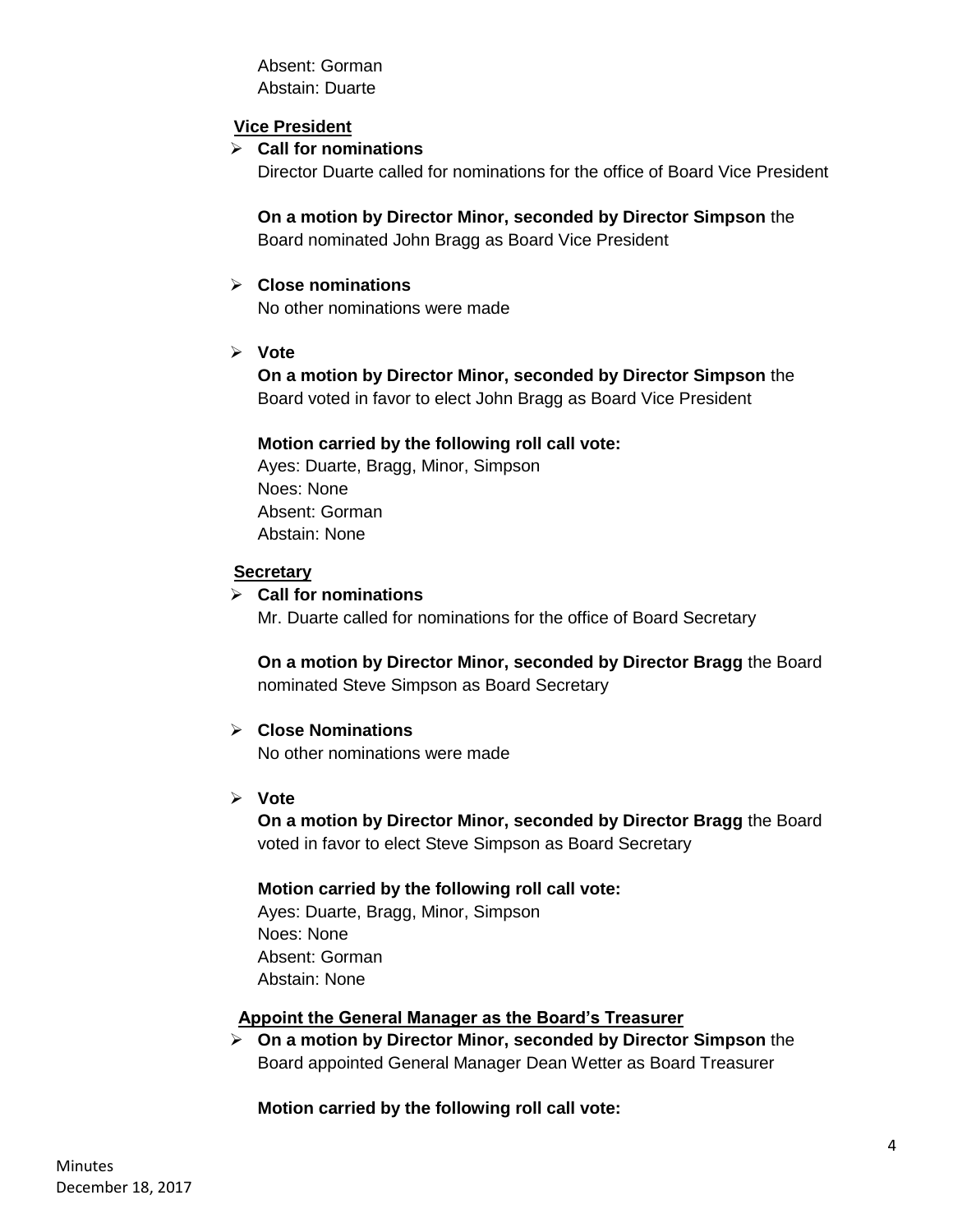Ayes: Duarte, Bragg, Minor, Simpson Noes: None Absent: Gorman Abstain: None

#### **15.02. Board Meeting Schedule 2018**

 **On a motion by Director Simpson, seconded by Director Minor** the Board approved the Board of Directors meeting schedule for 2018

# **Motion carried by the following roll call vote:**

Ayes: Duarte, Bragg, Simpson, Minor Noes: None Absent: Gorman Abstain: None

# **15.03. Annexation of Property into the District's Jurisdiction**

Public Comment: Mr. Tounget had questions in regards to the future maintenance cost of the planned park and another question about Valley-Wide LAFCO annexation procedures in comparison to other annexed properties into the District

 **On a motion by Director Minor, seconded by Director Simpson** the Board approved Resolution No. 1040-17 – Resolution of Application by the Valley-Wide Recreation and Park District requesting the Local Agency Formation Commission to take proceedings for the annexations of certain territory into the District

# **Motion carried by the following roll call vote:**

Ayes: Duarte, Bragg, Simpson, Minor Noes: None Absent: Gorman Abstain: None

# **15.04. Community Facilities District (CFD) Winchester Zone 8 (La Ventana)**

 **On a motion by Director Bragg, seconded by Director Simpson** the Board approved Ordinance 2017-6 – An Ordinance of the Board of Directors of Valley-Wide Recreation and Park District, authorizing the levy of special taxes in a Community Facilities District Valley-Wide Recreation and Park District Winchester Community Facilities District Zone 8 (La Ventana)

#### **Motion carried by the following roll call vote:**

Ayes: Duarte, Bragg, Simpson, Minor Noes: None Absent: Gorman Abstain: None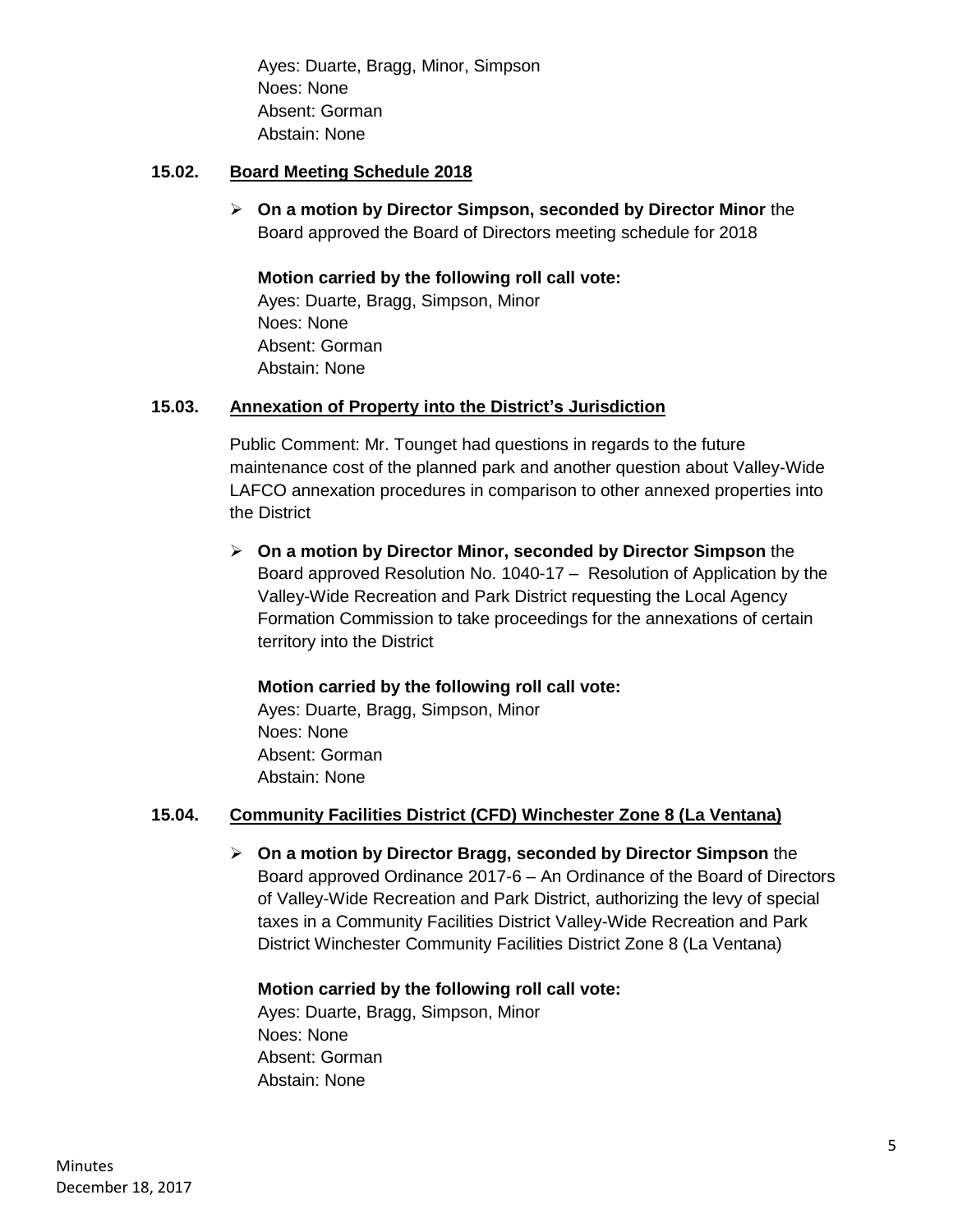# **15.05. Diamond Valley Lake Community Park Dedicatory Wall**

 $\triangleright$  No action taken – Mr. Wetter will come back with proposed criteria for what qualifies individuals for the wall and what defines a first responder. Mr. Wetter will also reach out to several departments to receive input of naming of the wall

# **15.06. Bill Gray Park Fitness Equipment Project Contractor Award**

Director Duarte recused himself from the room at 6:03 p.m. and abstained from Item 15.06

- **On a motion by Director Minor, seconded by Director Simpson** the Board approved to:
	- Award project bid to Adame Landscape, Inc., the lowest responsible bidder, and waive any and all minor irregularities
	- Authorize the General Manager to execute the Construction Agreement and Purchase Order between Valley-Wide Recreation and Park District and Adame Landscape, Inc. in the amount of \$33,340.00
	- Authorize the General Manager to approve and appropriate change orders(s) necessary for the execution of the work, in accordance with the signature policy

# **Motion carried by the following roll call vote:**

Ayes: Bragg, Simpson, Minor Noes: None Absent: Gorman Abstain: Duarte

Director Duarte re-entered the meeting at 6:07 p.m.

# **16. ITEMS FOR BOARD INFORMATION, DISCUSSION, DIRECTION**

- **16.01.** General Manager's Report
	- $\triangleright$  Strategic Planning Update Mr. Wetter provided a reminder that the Special Meeting Board Workshop is scheduled for January 10, 2018
	- $\triangleright$  Future Park at Fairview and Mayberry Mr. Wetter informed the Board that LWCF grant documents have been sent back to the State of California and the District can continue to move forward
	- $\triangleright$  Program/Project Updates Mr. Wetter gave a brief update and overview of the growing numbers of attendees and participants of Valley-Wide special events in 2017
- **16.02.** Report from Board of Directors Ad Hoc Committees None

Public Comment: Mr. Tounget questioned whether conference with legal counsel for 17.01(b) would be via teleconference or in person, and also wanted specifics in regards to the Anticipated Litigation